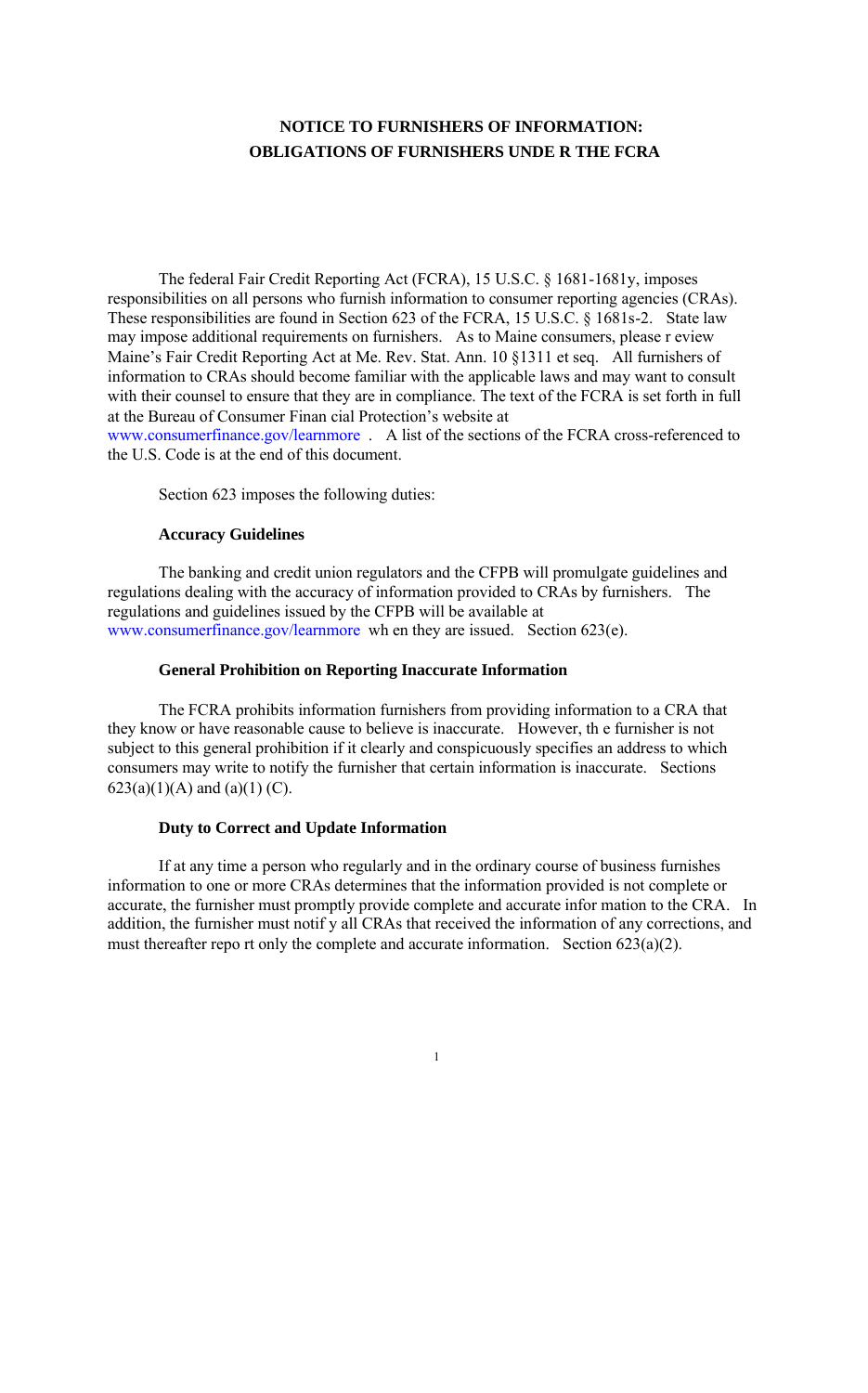# **Duties After Notice of Dispute from Consumer**

If a consumer notifies a furnisher, at an address specified by the furnisher for such notices, that specific information is inaccurate, and the information is, in fact, inaccur ate, the furnisher must thereafter report the correct information to CRAs. Section  $623(a)(1)(B)$ .

If a consumer notifies a furnisher that the consumer disputes the completeness or accuracy of any information reported by the furnisher, the furnisher may not subsequently report that information to a CRA without providing notice of the dispute. Section 623(a)(3).

- Conduct an investigation and review all relevant information provided by the CRA, including information given to the CRA by the consumer. Sections  $623(b)(1)(A)$  and  $(b)(1)(B)$ .
- Report the results to the CRA that referred the dispute, and, if the investigation establishes that the information was, in fact, incomplete or inaccurate, report the results to all CRAs to which the furnisher provided the information that compile and maintain files on a nationwide basis. Sections  $623(b)(1)(C)$  and  $(b)(1)(D)$ .
- Complete the above steps within 30 days from the date the CRA receives the dispute (or 45 days, if the consumer later provides relevant additional information to the CRA). Section 623(b)(2) .
- Promptly modify or delete the information, or block its reporting. Section  $623(b)(1)(E)$ .

The federal banking and credit union regulators and the CFPB will issue regulations that will identify when an information furnisher must investigate a dispute made directly to the furnisher by a consumer. Once these regulations are issued, furnishers must comply with them and complete an investigation within 30 days (or 45 days, if the consumer later provides relevant additional information) unless the dispute is frivolous or irrelevant or comes from a "credit repair organization." The CFPB regulations will be available at www.consumerfinance.gov . Section 623(a)(8).

# **Duties After Notice of Dispute from Consumer Reporting Agency**

If a CRA notifies a furnisher that a consumer disputes the completeness or accuracy of information provided by the furnisher, the furnisher has a duty to follow certain procedures. The furnisher must:

# **Duty to Report Voluntary Closing of Credit Accounts**

If a consumer voluntarily closes a credit account, any person who regularly and in the ordinary course of business furnishes information to one or more CRAs must report this fact when it provides information to CRAs for the time period in which the account was closed. Section 623(a)(4).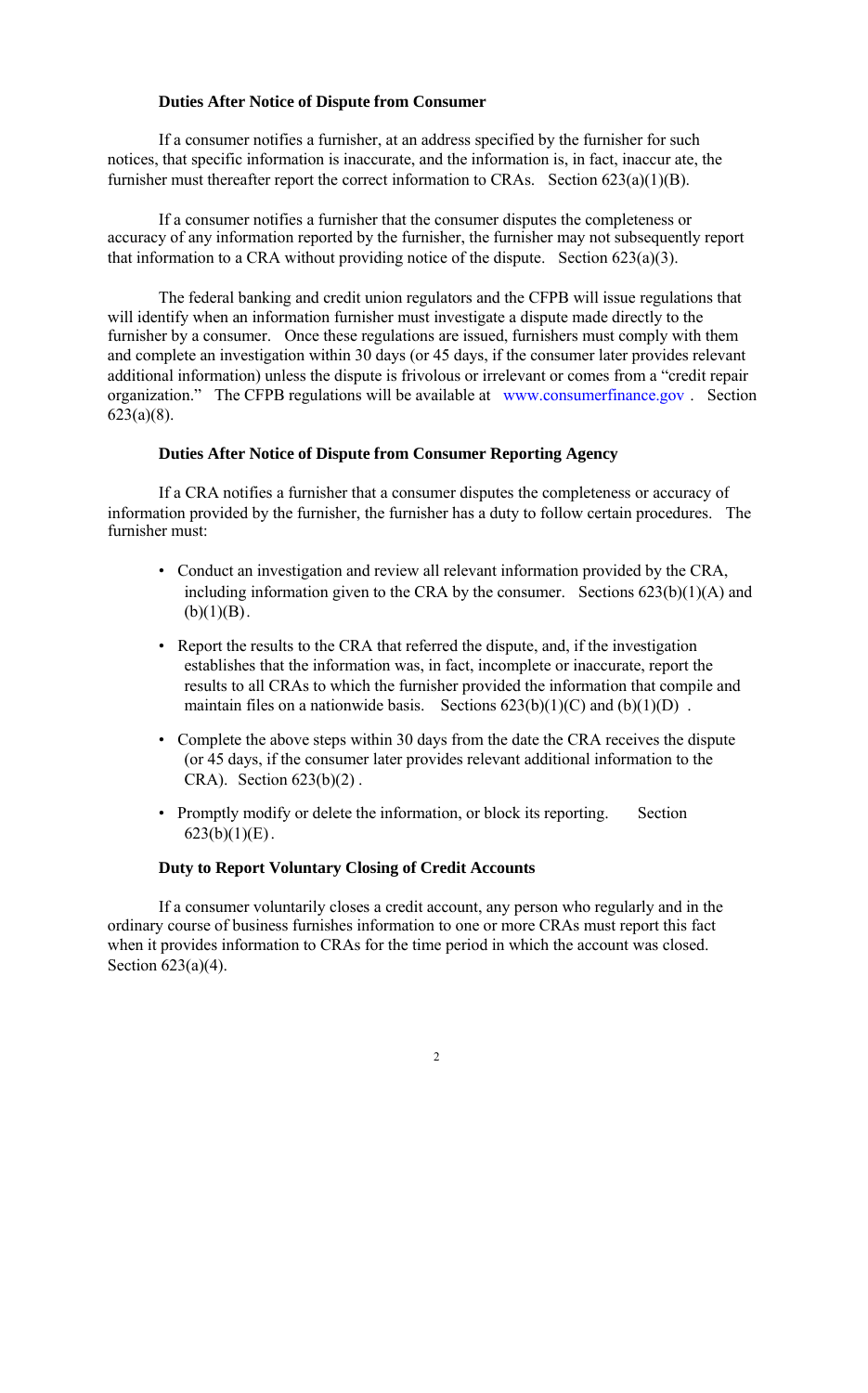### **Duty to Report Dates of Delinquencies**

If a furnisher reports information concerning a delinquent account placed f or collection, charged to profit or loss, or subject to any similar action, the furnisher must, within 90 days after reporting the information, provide the CRA with the month and the year of the commencement of the delinquency that immediately preceded the action, so that the agency will know how long to keep the information in the consumer's file. Section  $623(a)(5)$ .

Any person, such as a debt collector, that has acquired or is responsible for collecting delinquent accounts and that reports information to CRAs may comply with the requirements of Section  $623(a)(5)$  (until there is a consumer dispute) by reporting the same delinquency date previously reported by the creditor. If the creditor did not report this date, they may comply with the FCRA by establishing reasonable procedures to obtain and report delinquency dates, or, if a delinquency date cannot be reasonably obtained, by following reasonable procedures to ensure that the date reported precedes the date when th e account was placed for collection, charged to profit or loss, or subjected to any similar action. Section  $623(a)(5)$ .

All furnishers must have in place reasonable procedures to respond to notifications from CRAs that information furnished is the result of identity theft, and to prevent refurnishing the information in the future. A furnisher may not furnish information that a consumer has identified as resulting from identity theft unless the furnisher subsequently knows or is informed by the consumer that the information is correct. Section  $623(a)(6)$ . If a furnisher learns that it has furnished inaccurate information due to identity theft, it must notif y each consumer reporting agency of the correct information and must thereafter report only complete and accurate information. Section  $623(a)(2)$ . When any furnisher of information is notified pursuant to the procedures set forth in Section 605B that a debt has resulted from identity theft, the furnisher may not sell, transfer, or place for collection the debt except in certain limited circumstances. Section 615(f).

# **Duties of Financial Institutions When Reporting Negative Information**

Financial institutions that furnish information to "nationwide" consumer reporting agencies, as defined in Section 603(p), must notify consumers in writing if they may furnish or have furnished negative information to a CRA. Section 623(a)(7). The Co nsumer Financial Protection Bureau has prescribed model disclosures, 12 CFR Part 1022, App. B.

# **Duties When Furnishing Medical Information**

A furnisher whose primary business is providing medical services, products, or devices (and such furnisher's agents or assignees) is a medical information furnisher for the purposes of the FCRA and must notify all CRAs to which it reports of this fact. Section 623(a)(9). This notice will enable CRAs to comply with their duties under Section 604(g) when reporting medical information.

### **Duties when ID Theft Occurs**